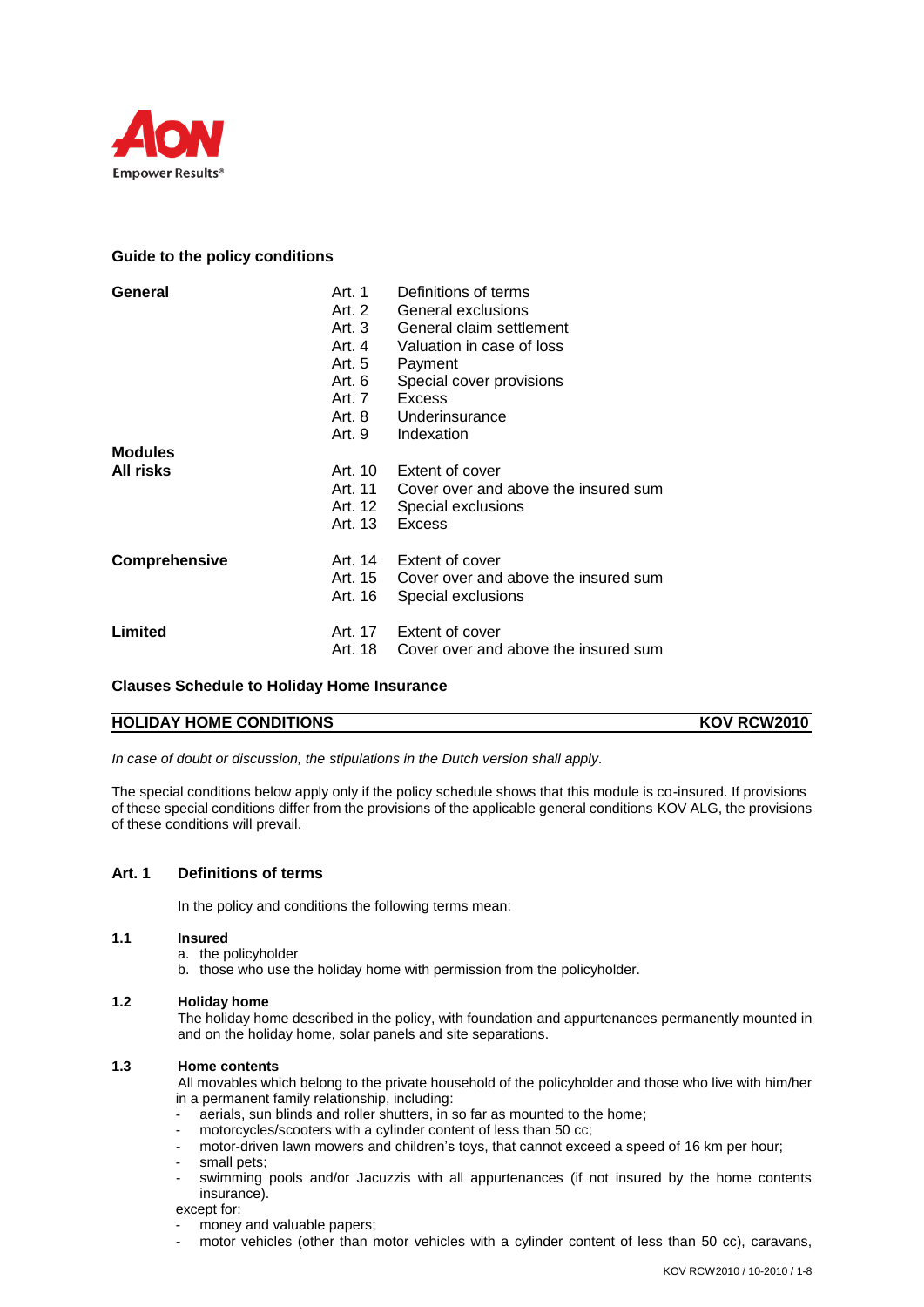

trailers and water or aircraft, as well as parts and accessories of these vehicles and air or watercraft; items intended for industrial, trade or professional purposes;

items with an artistic, antiquarian or rarity value.

Bicycles, mopeds and motorised bicycles count only as home contents if they are kept inside the home.

### **1.4 Valuables**

Visual and audio equipment (such as television, radio, photo, film, video and suchlike, including appurtenances and accessories) computer equipment (including software), car radio front, (car) telecommunication equipment (including mobile phones), jewellery (which means jewels, genuine pearls, objects made of precious metal or stone), watches, furs, binoculars and other optical instruments.

### **1.5 Reinstatement value**

The sum that would have been needed immediately before the event to rebuild the holiday home in the same place with the same designated use and with a completely equivalent type of construction..

#### **1.6 Sale value**

The estimated proceeds of the holiday home if it were sold, after deduction of the value of the land.

#### **1.7 New-for-old value**

The sum that would have been needed immediately before the event to acquire new items of the same type and quality.

### **1.8 Current market value**

The new-for-old value less a sum for reduction in value through obsolescence and wear and tear.

#### **1.9 Glass**

De glass and plastic panes in:

- windows and doors of the holiday home:
- wind screens, balcony partitions and site separations belonging to the holiday home.

### **Art. 2 General exclusions**

- **2.1** No benefit will be paid for damage, costs or loss:
	- a. caused by insufficient maintenance or insufficient care for the insured property;
	- b. due to flooding, irrespective of its cause. This exclusion will not apply to fire and explosion caused by flooding.

### **Art. 3 General claim settlement**

**3.1** If the All-risk module applies to your insurance (including glass cover), the following will apply to compensation for glass damage:

Compensation of the amount of the loss or replacement of the glass:

In case of breakage of the insured glass, the insured will have the choice to:

- a. let us have it repaired as soon as possible by glass of at least the same quality or
- b. have us compensate the cost price of glass of the same quality in money. In that case we will also compensate the costs of fitting the glass into the grooves. We will not compensate other repair costs.
- c. Freedom of repair In case of covered damage, the insured may have it repaired by a local glass trader without our authorisation up to € 500 at most. We will reimburse the repair costs after receiving an itemised bill.
- **3.2** After the claim, the insured sums will be maintained for the term of the insurance.

# **Art. 4 Valuation in case of loss**

**4.1** Holiday home with a stone type of construction and hard roof cover. The basis for calculating a payment is the reinstatement value of the holiday home up to a maximum of the insured sum.

### **4.2** Holiday home with a plastic or wooden type of construction

The basis for calculating a payment is:

- a. the reinstatement value of the holiday home up to a maximum of the insured sum, in so far as the holiday home is not more than 10 years old:
- b. the current market value of the holiday home up to a maximum of the insured sum if the holiday home is more than 10 years old.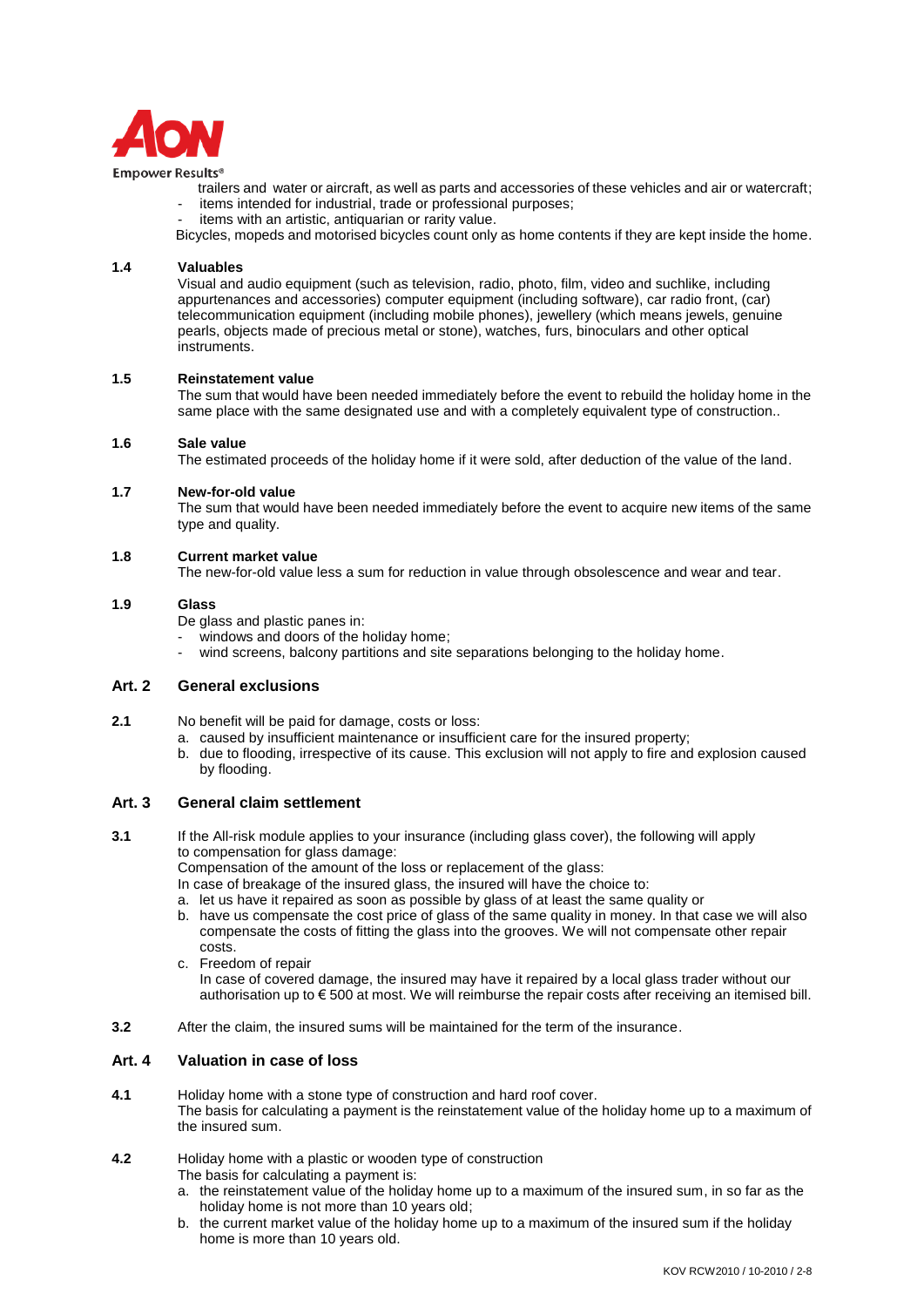

- **4.3** If the type of construction differs from what is described in clauses 4.1 and 4.2, or a holiday home is concerned with a type of construction as referred to in clause 4.2, with a bitumen roof cover is the basis for calculating a benefit:
	- a. the new-for-old value of the holiday home up to a maximum of the insured sum if the holiday home is not more than 5 years old;
	- b. the current market value of the holiday home up to a maximum of the insured sum if the holiday home is more than 5 years old.

#### **4.4 Home contents**

The basis for calculating a benefit is the new-for-old value up to a maximum of the insured sum: a. In departure from this, we maintain the current market value for:

- items of which the current market value before the event was less than 40 % of the new-for-old value;
- items used otherwise than for their intended purpose;
- mopeds and motor scooters.

### **Art. 5 Payment**

#### **Holiday home**

The maximum payment is:

- **5.1** In case of repair or reconstruction of the holiday home: the value determined according to Article 4.
- **5.2** In case the home is not repaired or reconstructed, the difference between the sale value of the holiday home immediately before and immediately after the event, up to a maximum of the insured sum. If the payment is made according to Article 4 on the basis of current market value, payment will be made up to this current market value at most.

#### **Home contents**

The maximum payment is:

- **5.3** In case of total loss: the value determined according to clause 4.4, less the value of any remnants;
- **5.4** In case of damage: the repair costs up to a maximum of the amount to be paid according to clause 5.3;
- **5.5** In case of theft of valuables: 50 % at most of the insured sum for home contents.

### **Art. 6 Special cover provisions**

The damage caused in extinguishing a fire will also be considered fire damage.

If the holiday home is rented out temporarily, cover will be provided only if the following criteria are met: a. the holiday home must be owned by a private individual;

- b. it must be rented out for recreational purposes;
- c. it must be rented out for not more than 6 months a year, consecutive or not;
- d. it is allowed to use a professional broker to rent it out;

In the event of a holiday home with a partially thatched roof, and if solid fuel is used in a fireplace and/or heater, the following will apply:

If the flues are connected to a fireplace (not being a gas heater) or multi-burner, subject to loss of the right to compensation, this must be provided with sound, approved spark screens. The recommended mesh is at least 9.5 mm and at most 12.5 mm. The total net flow (the holes without the mesh) of a spark screen must be at least three times as great as the flow of the flue.

### **Art. 7 Excess**

In case of storm damage to the holiday home, an excess of  $\epsilon$  100 will apply.

### **Art. 8 Underinsurance**

- **8.1** If the insured sum for the holiday home is less than the reinstatement value/new-for-old value, taking account of the provisions in Article 9, the company will only owe a payment in the ratio of the insured sum to the reinstatement value/new-for-old value of the holiday home. In case of payment based on current market value, there will be no underinsurance.
- **8.2** If the insured sum for home contents is less than the de new-for-old value, taking account of the provisions in Article 9, the company will only owe a payment in the ratio of the insured sum to the new-for-old value of the home contents.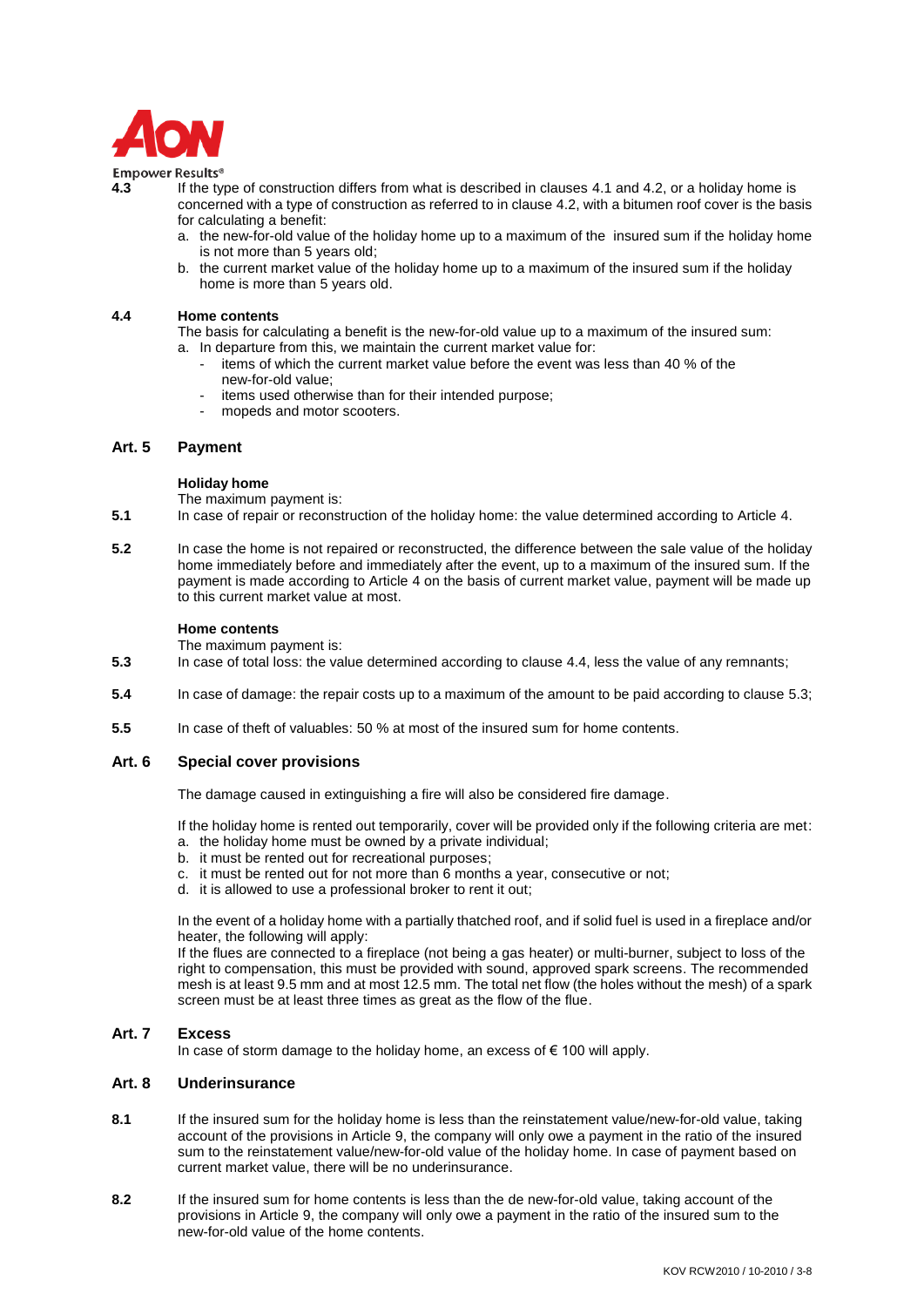

In departure from the foregoing, the company will not rely on underinsurance if the insured sum for home contents is less than the new-for-old value. This rule will apply to an insured sum of € 5,000. If the insured sum exceeds € 5,000, the additional amount over and above this sum will be excluded from first loss cover. In case of underinsurance, the company will only have to make a payment in the ratio of the insured sum to the new-for-old value of the home contents.

### **Art. 9 Indexation**

Each year, on the prolongation date, the insured sums will be increased or decreased, rounded upwards to a multiple of  $\epsilon$  100. The premium will be adjusted in proportion to the increase or decrease:

### **9.1** For the holiday home:

In accordance with a price index figure determined by a recognised institute for reinstatement costs of homes

#### **9.2** For the home contents:

In accordance with a price index figure determined by a recognised institute for home contents.

**9.3** In case of a claim, if the value of the holiday home or of the home contents proves to be higher than the sum determined in accordance with the index figure on the prolongation date, to settle the claim, the insured sum will be increased by 25 % at most.

## **Modules**

### **All risks**

The cover under this module is in force only if the policy shows that this module is insured.

### **Art. 10 Extent of cover**

- **10.1** The insurance covers material damage to the holiday home and any co-insured home contents present in the holiday home, due to:
	- a. theft after forcible entry by breaking the locks of the holiday home;
	- b. a sudden event unforeseen by the insured.
- **10.2** If the holiday home is constructed or reconstructed, there will be cover only for:
	- a. material damage to the necessities for the construction and the construction site or building materials present in the holiday home, as a result of fire, explosion, lightening stroke, air traffic or storm;
	- b. loss due to theft of the items yet to be placed/installed which were in the holiday home and will become part of the holiday home. This applies only if all conditions below have been met:
		- there are traces of forcible entry into the holiday home;
		- the holiday home is locked:
		- unauthorised persons do not have free access to holiday home;
		- the keys of the holiday home are controlled by the insured.
- **10.3** If the holiday home is customarily dismantled each season and stored elsewhere, the insurance will cover damage occurring during the storage period to the holiday home and any co-insured home contents by:
	- a. fire and explosion, also resulting from an inherent defect;
	- b. lightening stroke and induction. Induction means damage to electric or electronic equipment and/or systems by overvoltage/induction due to lightening, irrespective of whether a lightening stroke has hit the insured property or near the insured property;
	- c. air traffic;
	- d. theft after forcible entry into the building in which the holiday home is stored;
	- e. an accident that happened to the means of transport during transport of the holiday home from/to the storage place of the holiday home.
- **10.4** Cover will be provided as well for damage to any co-insured home contents during transport in a private means of transport between the policyholder's permanent home and the holiday home, due to:
	- a. an accident that happened to the private means of transport;
	- b. theft after forcible entry into the private means of transport up to a maximum of  $\epsilon$  250 per event;
	- c. theft of the private means of transport.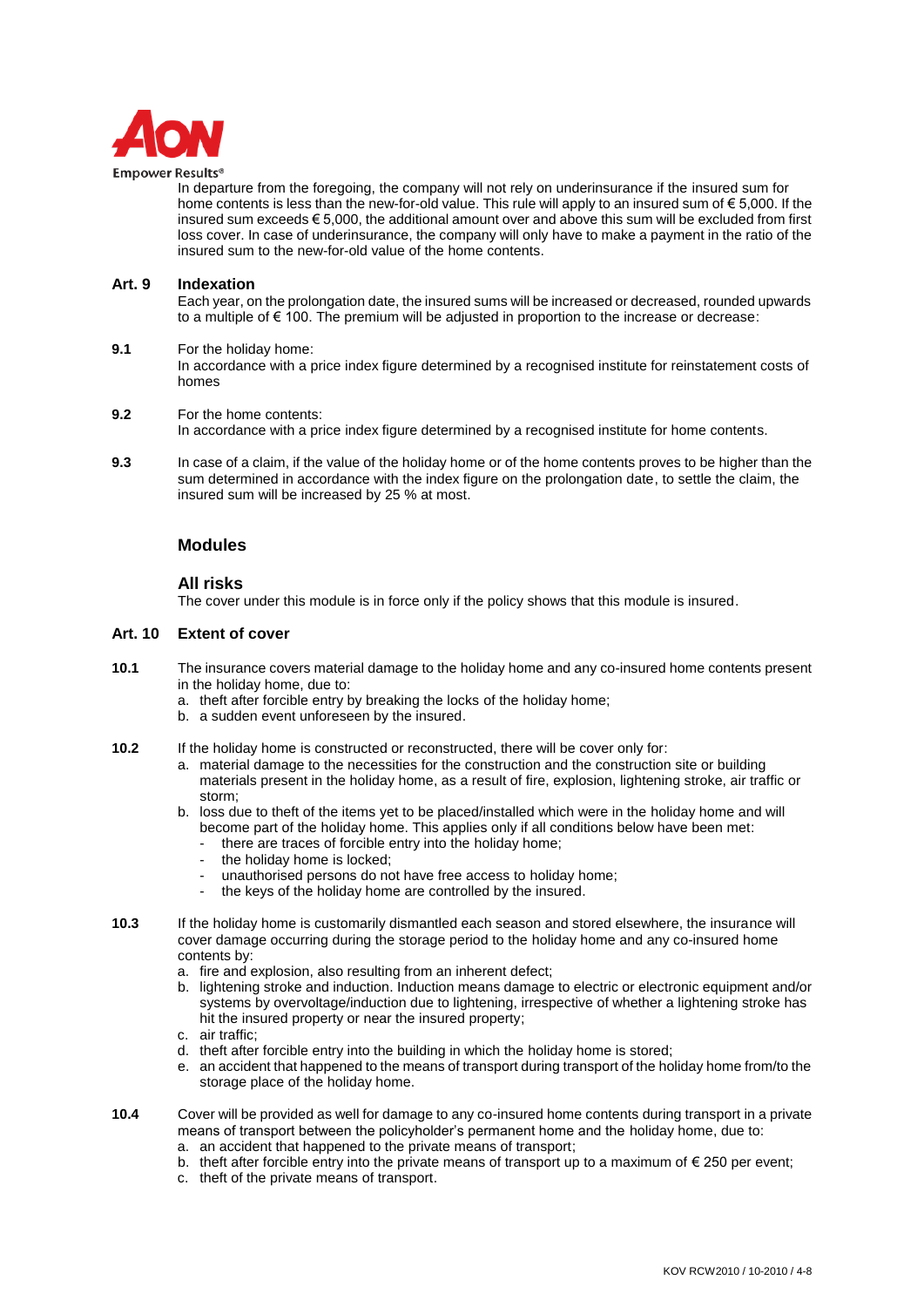

# d. Glass.

- We provide cover for
- 1. The costs that have to be incurred to replace broken glass.

By glass, we mean:

- glass or plastic panes in windows and doors;
- solar control materials between double-glazed panes;
- glass and plastic panes in wind screens, balcony and site separations;
- solar panels:
- glass panels as façade decoration.

Cover is provided up to a maximum of  $\epsilon$  500 per event for:

- breakage of stained, decorated, etched and curved glass;
- repainting and re-lettering after breakage;
- 2. The costs of a necessary provision in case of breakage of the glass and plastic panes;
- 3. Damage to the insured's home contents if the damage was caused by breakage of the glass. We will compensate € 750 at most per event;
- 4. Damage to the holiday home due to unforeseen breakage of the glass and plastic panes or of fixed mirrors.

## **Art. 11 Cover over and above the insured sum**

- **11.1** Over and above the insured sum for the holiday home or any co-insured home contents, in case of an insured event, payment will be made for:
	- a. Costs incurred to prevent or minimise loss;
	- b. Surveyor's fees;
	- c. Salvage costs.
- **11.2** In case of an insured event, payment will be made up to 10 % at most of the insured sum per module referred to below for:
	- a. clean-up costs;
	- b. necessary costs for transport and storage of the insured property;
	- c. additional costs for measures the insured had to take after and in connection with a covered event pursuant to government rules and regulations;
	- d. repair costs of the garden belonging to the holiday home as a result of damage to the holiday home by a covered event, except for damage caused by storm, water or precipitation.
- **11.3** Over and above the insured sum, payment will be made for the rental of a substitute accommodation if, as a result of a covered event, the holiday home is lost or damaged to such an extent that it has become uninhabitable. These costs will be compensated with deduction of the costs that would have been incurred under normal circumstances or of refunds. The compensation will be € 125 per day at most for all insureds together, subject to a maximum of  $\epsilon$  1,250 per event.

## **Art. 12 Special exclusions**

- **12.1** No payment will be made for damage, costs or loss:
	- a. arising because the insured did not adequately protect the pipes and reservoirs and devices connected to them against freezing;
	- b. caused by water, steam and precipitation as a result of assembly faults in the insured property;
	- c. caused by gradually acting (weather) influences;
	- d. caused by land subsidence and/or landslide;
	- e. caused by vermin;
	- f. caused by incompetently performed work;
	- g. not being damage by fire caused during repair and maintenance work on the holiday home or alteration, treatment or cleaning thereof;
	- h. consisting of or resulting from an inherent defect. An inherent defect is an unfavourable property in or of the insured property or any part of it, which is not supposed to occur in the same type of property. This exclusion does not apply to damage caused by fire or explosion.
	- i. We will not provide cover for damage to glass through breakage that:
		- was cause while the holiday home was vacant:
		- was caused in the time the holiday home was under construction or being altered;
		- was the result of an inherent defect in stained class, reinforced glass and plastic panes.

### **Art. 13 Excess**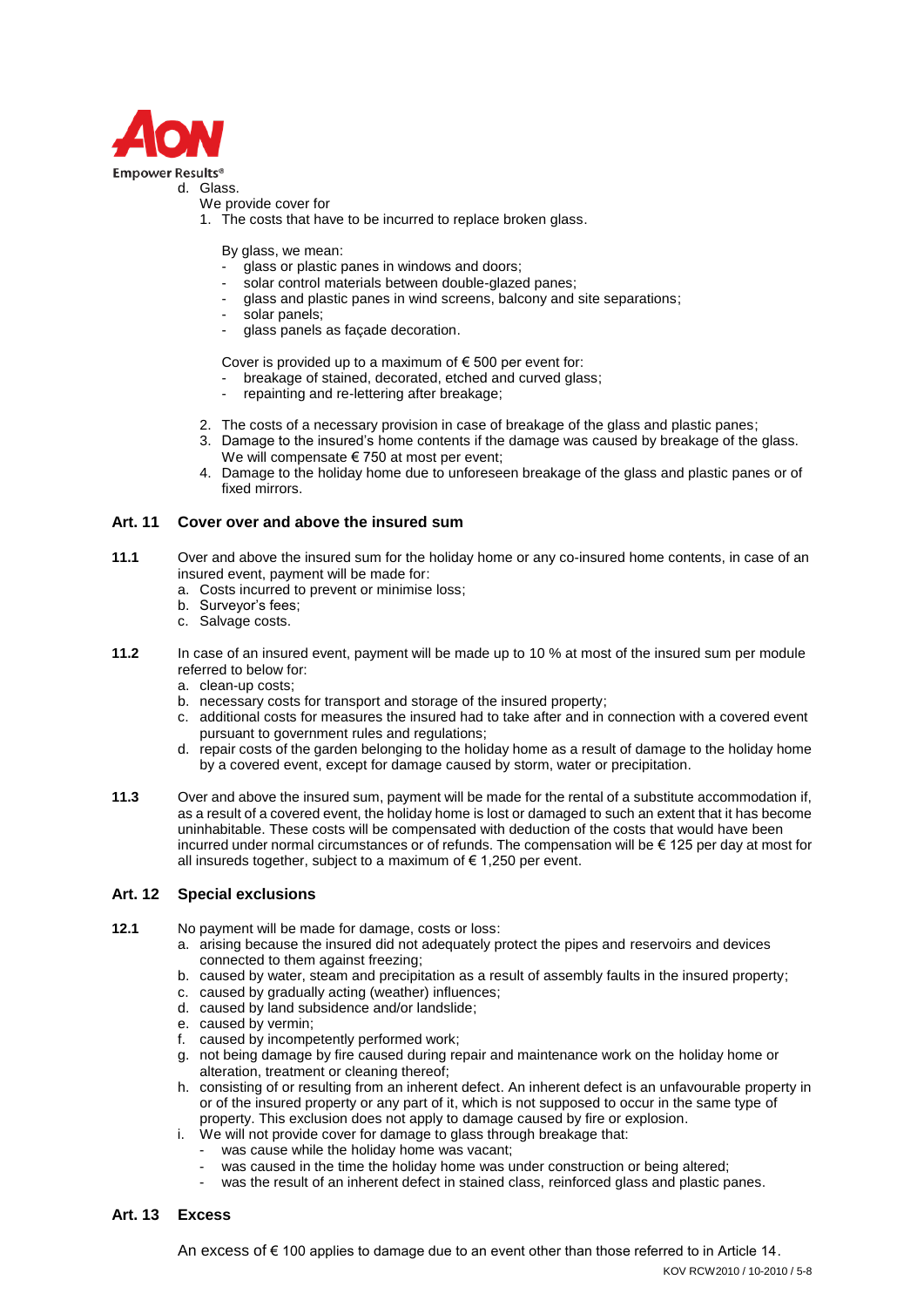

## **Comprehensive**

The cover under this module will be in force only if the policy shows that this module is insured.

## **Art. 14 Extent of cover**

- **14.1** The insurance covers damage to or loss of the holiday home and any co-insured home contents by: a. fire and explosion, also resulting from an inherent defect;
	- b. lightening stroke and induction. Induction means damage to electric or electronic equipment and/or systems by overvoltage/induction due to lightening, irrespective of whether a lightening stroke has hit the insured property or near the insured property;
	- c. singing, scorching, melting, carbonisation and heating as a result of heat radiation from another item of property or contact with that item of property;
	- d. air traffic;
	- e. storm, which means a wind force of at least 14 metres per second (wind force 7 and higher);
	- f. unforeseen penetration of precipitation in the holiday home through roofs, balconies and windows, owing to flooding or leakage of roofs, gutters or above-ground drainage pipes of the holiday home;
	- g. unforeseen flow or flooding of water and steam from central heating systems, water pipes and the sanitary fittings;
	- h. unforeseen flow of oil from the pipes, reservoirs in the holiday home or tanks of a central heating system connected to a chimney;
	- i. smoke and soot suddenly emitted by a central heating system connected to a chimney of the holiday home;
	- collision with or ramming of the holiday home by sailing watercraft and cargo falling off it as a result;
	- k. forcible entry or attempted forcible entry;
	- l. vandalism after illegal intrusion;
	- m. theft after forcible entry by breaking the locks of the holiday home.
- **14.2** If the holiday home is customarily dismantled each season and stored elsewhere, the insurance will cover damage occurring during the storage period to the holiday home and any co-insured home contents by:
	- a. fire and explosion, also resulting from an inherent defect;
	- b. lightening stroke;
	- c. air traffic;
	- d. theft after forcible entry into the building in which the holiday home is stored;
	- e. an accident that happened to the means of transport during transport of the holiday home from/to the storage place of the holiday home.
- **14.3** Cover will be provided as well for damage to any co-insured home contents during transport in a private means of transport between the policyholder's permanent home and the holiday home, due to: a. an accident that happened to the private means of transport;
	- b. theft after forcible entry into the private means of transport up to a maximum of  $\epsilon$  250 per event;
	- c. theft of the private means of transport.

## **Art. 15 Cover over and above the insured sum**

- **15.1** Over and above the insured sum for the holiday home or any co-insured home contents, in case of an insured event, payment will be made for:
	- a. Costs incurred to prevent or minimise loss;
	- b. Surveyor's fees;
	- c. Salvage costs.
- **15.2** In case of an insured event, payment will be made up to 10 % at most of the insured sum per module referred to below for:
	- a. clean-up costs;
	- b. necessary costs for transport and storage of the insured property;
	- c. additional costs for measures the insured had to take after and in connection with a covered event pursuant to government rules and regulations;
	- d. repair costs of the garden belonging to the holiday home as a result of damage to the holiday home by a covered event, except for damage caused by storm, water or precipitation.
- **15.3** Over and above the insured sum, payment will be made for the rental of a substitute accommodation if, as a result of a covered event, the holiday home is lost or damaged to such an extent that it has become uninhabitable. These costs will be compensated with deduction of the costs that would have been incurred under normal circumstances or of refunds. The compensation will be € 125 per day at most for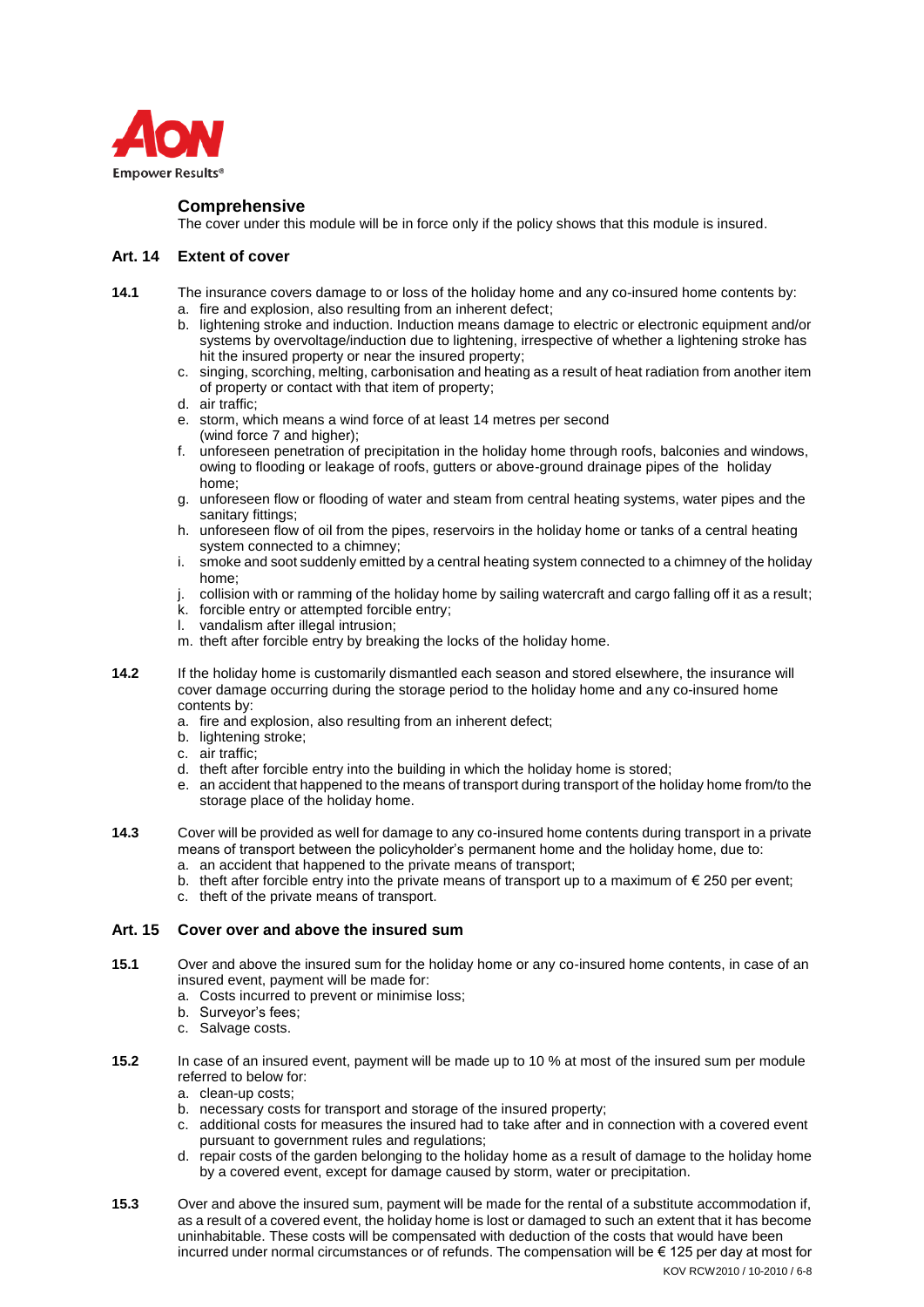

all insureds together, subject to a maximum of  $\epsilon$  1,250 per event.

# **Art. 16 Special exclusions**

- **16.1** No payment will be made for damage, costs or loss:
	- a. arising because the insured did not adequately protect the pipes and reservoirs and devices connected to them against freezing;
	- b. caused by water, steam and precipitation as a result of assembly faults in the insured property;
	- c. caused by gradually acting (weather) influences

# **Limited**

The cover under this module will be in force only if the policy shows that this module is insured.

## **Art. 17 Extent of cover**

- **17.1** The insurance covers damage to or loss of the holiday home and any co-insured home contents by: a. fire and explosion, also resulting from an inherent defect;
	- b. lightening stroke and induction. Induction means damage to electric or electronic equipment and/or systems by overvoltage/induction due to lightening, irrespective of whether a lightening stroke has hit the insured property or near the insured property;
	- c. air traffic;
	- d. storm, which means a wind force of at least 14 metres per second (wind force 7 and higher);
	- e. forcible entry or attempted forcible entry.
- **17.2** The insurance will cover theft of any co-insured home contents if traces of forcible entry are present on the holiday home.
- **17.3** The insurance covers damage to or loss of the holiday home and any co-insured home contents during the period of storage if the holiday home is customarily dismantled each season and stored elsewhere, by:
	- a. fire and explosion, also resulting from an inherent defect;
	- b. lightening stroke;
	- c. air traffic.

## **Art. 18 Cover over and above the insured sum**

- **18.1** Over and above the insured sum for the holiday home or any co-insured home contents, in case of an insured event, payment will be made for:
	- a. Costs incurred to prevent or minimise loss;
	- b. Surveyor's fees;
	- c. Salvage costs.
- **18.2** In case of an insured event, payment will be made up to 10 % at most of the insured sum per module referred to below for:
	- a. clean-up costs;
	- b. necessary costs for transport and storage of the insured property;
	- c. additional costs for measures the insured had to take after and in connection with a covered event pursuant to government rules and regulations;